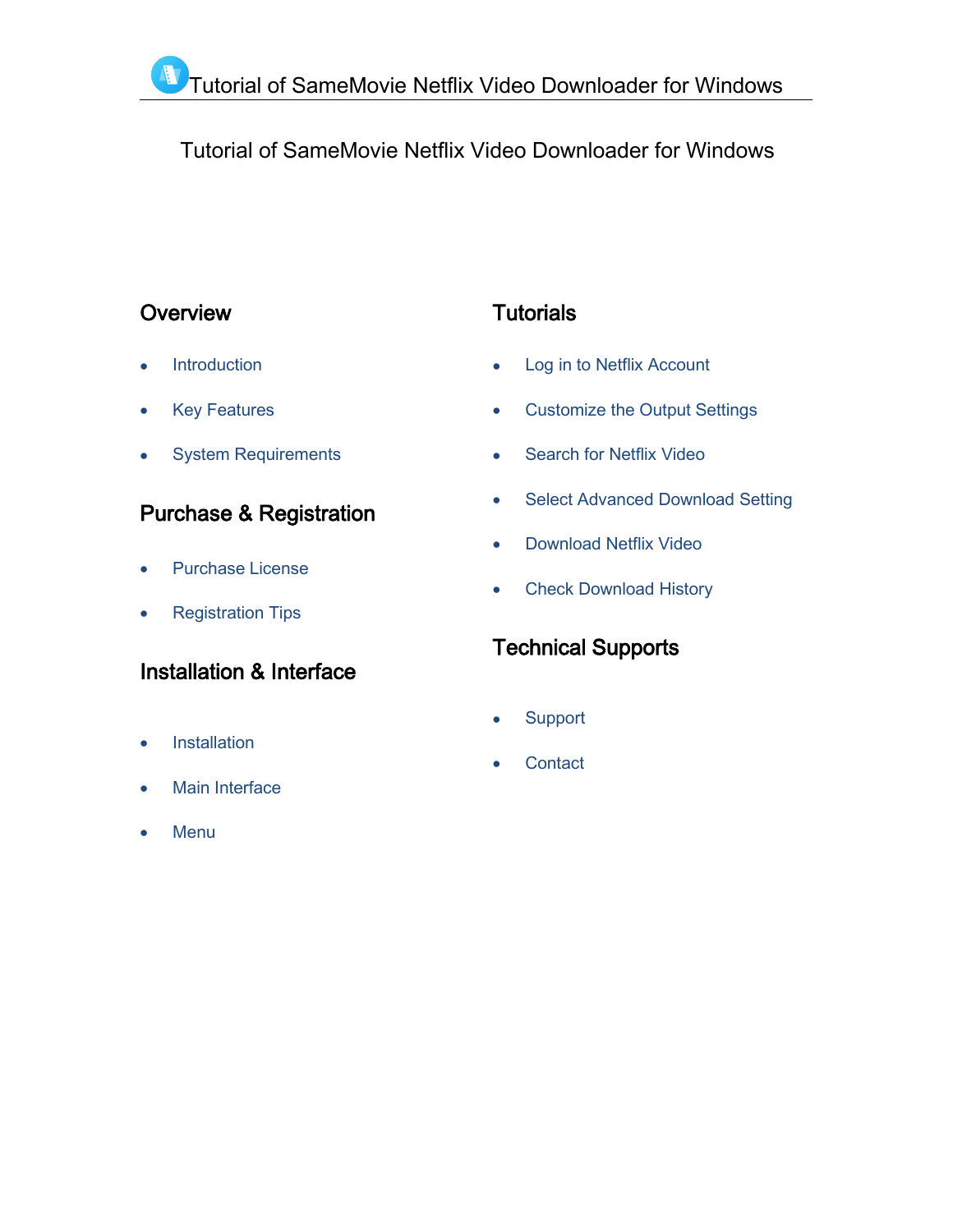### **Overview**

- **[Introduction](#page-1-3)**
- Key [Features](#page-1-4)
- <span id="page-1-3"></span><span id="page-1-0"></span>System [Requirements](#page-1-5)

### Introduction

SameMovie Netflix Video [Downloader](https://www.samemovie.com/netflix-video-downloader.html) for Windows is designed to help users download movies and TV shows from Netflix and watch Netflix videos offline on any device without spending internet traffic and without disrupting Netflix's limitations. And it is extremely user-friendly. Just copy any Netflix video URL from the browser, paste it on the search box, click the "Download" button and wait for a moment. All your desired Netflix videos are waiting for you to download and binge-watch.

### <span id="page-1-5"></span><span id="page-1-4"></span><span id="page-1-2"></span><span id="page-1-1"></span>Key Features

- Download Netflix videos with multi-language audio track & subtitle.
- Support hardware acceleration when available.
- Save Full HD videos in MP4/MKV format.
- Support up to 24 languages.

### System Requirements

- Windows 7, 8, 8.1,10 , 11 (32 bits & 64 bits).
- 1GHz processor or above.
- 512 megabytes (MB) or higher RAM.
- 1024\*768 resolution display or higher Monitor.
- 1GB of available hard-disk space or higher.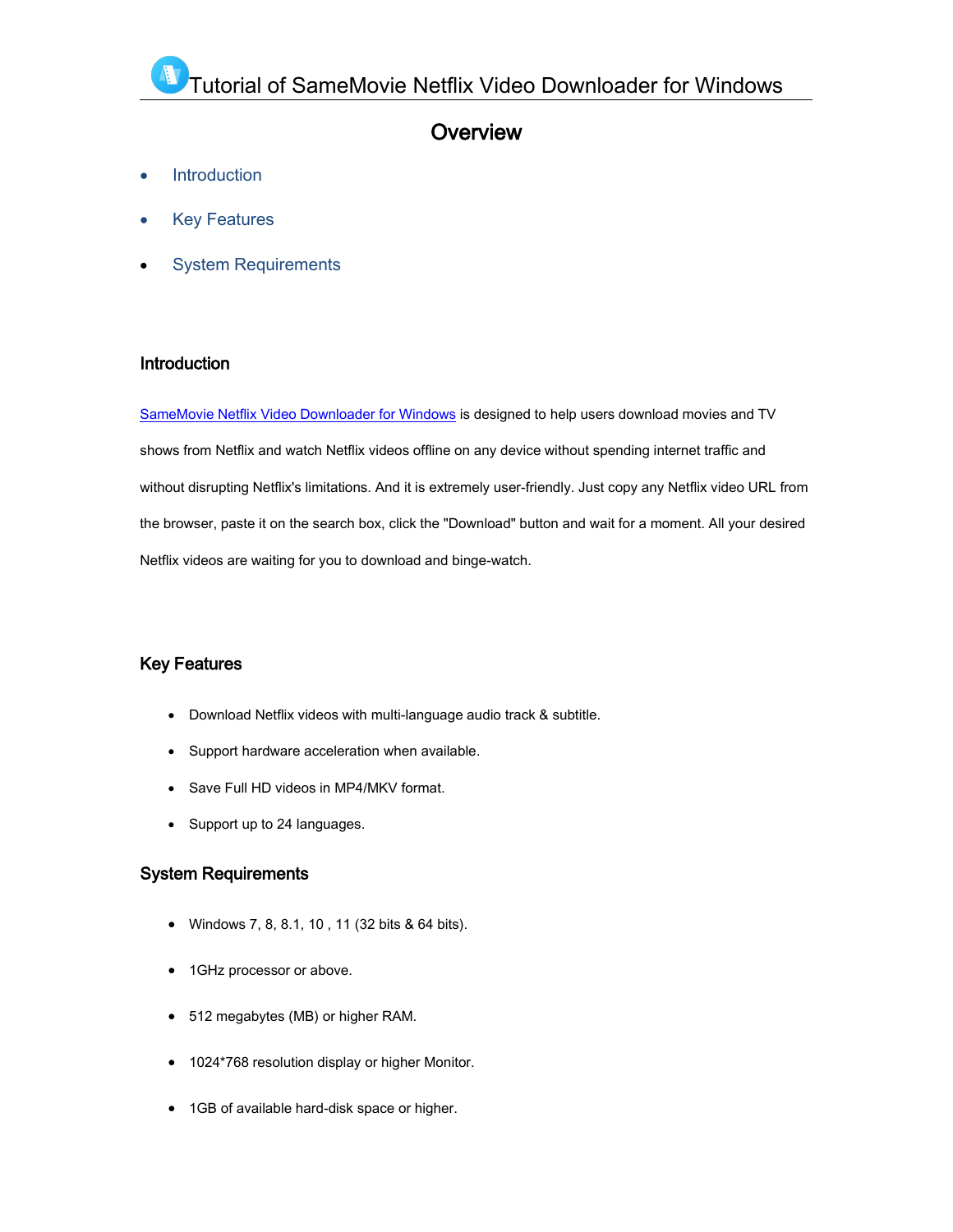### Purchase & Registration

- <span id="page-2-0"></span>Purchase SameMovie Netflix Video [Downloader](#page-2-2) for Windows
- <span id="page-2-2"></span>Register SameMovie Netflix Video [Downloader](#page-2-3) for Windows

#### Purchase SameMovie Netflix Video Downloader for Windows

SameMovie offers three subscription plans: Monthly, Yearly, and Lifetime plans.

Quick Link: To purchase a license key for Netflix Video Downloader for Windows, please visit [here](https://www.samemovie.com/netflix-video-downloader/buynow.html).

#### 1. Why should I buy SameMovie Netflix Video Downloader?

SameMovie Netflix Video Downloader is a shareware, and the trial version only allows you to download the first 5 minutes of each video in HD quality. To get the full video, please purchase a license. After the purchase, you will be provided with your Registration Email and Registration key which will unlock the trial version limitation.

#### 2. What Benefits do we have after Registration?

- Unlimited use during the subscription period without any function restrictions.
- FREE upgrades to the latest versions of the same product.
- <span id="page-2-1"></span>- FREE technical support.

#### <span id="page-2-3"></span>Register SameMovie Netflix Video Downloader for Windows

Step 1: Run SameMovie Netflix Video Downloader on PC. First you should click the Menu icon **Dela** or the Key icon on the upper right, and then select Register option to register your program.

Step 2: Please fill in the blanks with the Registration Email and Registration Code. You can use keyboard shortcuts to copy (Ctrl+C) and paste (Ctrl+V) your license in the registration window.

|         | Please enter your new license, or buy a new one. |  |
|---------|--------------------------------------------------|--|
|         |                                                  |  |
| E-Mail: | $\boxtimes$                                      |  |
| Code:   | P                                                |  |
|         |                                                  |  |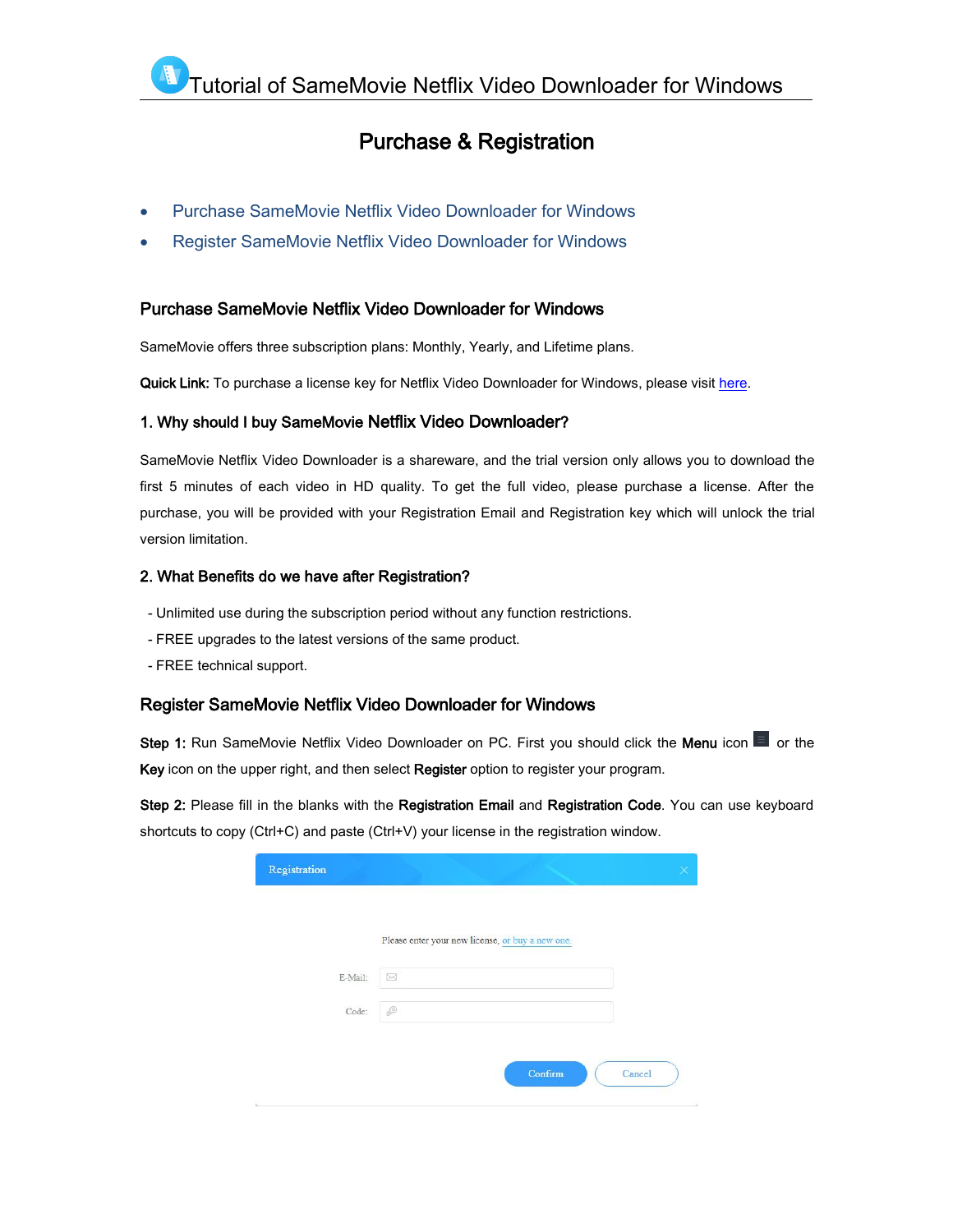

Step 3: After finishing the Registration, the limitation of the trial version will be removed.



#### Notice:

1. Your computer should be connected with the Internet.

2. Make sure both the Registration Email and Registration key are provided by our company after you pay the registration fee. If you have not paid, please click Buy Now to purchase.

3. Please make sure Registration Email and Registration key you entered are both completely and correctly, if not, an error message will pop up as below:

|         | Please enter your new license, or buy a new one.                                                                                                                         |  |
|---------|--------------------------------------------------------------------------------------------------------------------------------------------------------------------------|--|
| E-Mail: | ×                                                                                                                                                                        |  |
| Code:   |                                                                                                                                                                          |  |
|         | The registration information must be entered exactly as they appear in your confirmation email. Using t<br>he copy and paste method to enter the license is recommended. |  |
|         | Confirm<br>Cancel                                                                                                                                                        |  |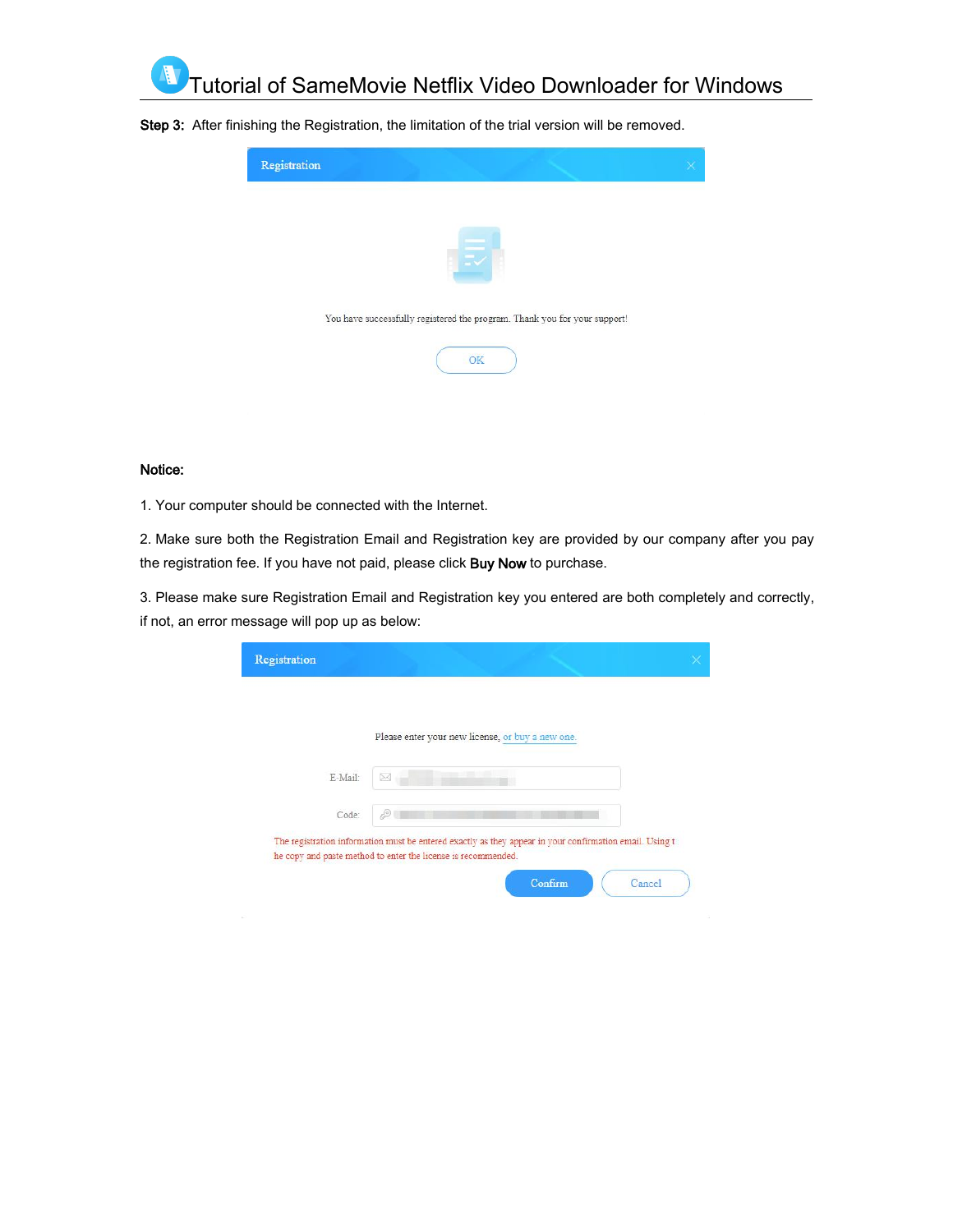## **Installation & Interface**

- [Installation](#page-4-2)
- Main [Interface](#page-4-3)
- [Menu](#page-5-1)

### <span id="page-4-2"></span><span id="page-4-0"></span>Installation

To install this product, please refer to the following steps:

1. [Download](https://www.samemovie.com/download.html) the latest version of SameMovie Netflix Video Downloader through Download Center.

2.Double-click the netflix-video-downloader.exe file to accomplish a "single-click install".

3.After installing, you can double-click SameMovie icon to launch the program.

### <span id="page-4-3"></span><span id="page-4-1"></span>Main Interface

Launch SameMovie for Windows and you will see the main interface as below:

| <b>SameMovie</b><br>Netflix Video Downloader | [J]<br>Download                                                                     | Library<br>닢                                     |   | $\otimes$ $\equiv$ $-\sqcup \times$ |
|----------------------------------------------|-------------------------------------------------------------------------------------|--------------------------------------------------|---|-------------------------------------|
|                                              |                                                                                     |                                                  |   |                                     |
|                                              | SameMovie Netflix Video Downloader                                                  |                                                  |   |                                     |
|                                              | Paste video URL here or search                                                      |                                                  | Q |                                     |
|                                              | Search video by name or                                                             | copy link and paste it above                     |   |                                     |
|                                              | $\begin{array}{c c c c c} \hline \circ & \circ & \circ \end{array}$<br>Netflix<br>C | $\times$<br>$+$                                  |   |                                     |
| $\leftarrow$                                 | $\rightarrow$                                                                       | A https://www.netflix.com/watch/70212576?trackld |   |                                     |
|                                              |                                                                                     |                                                  |   |                                     |
|                                              |                                                                                     |                                                  |   | <b>PRIVACY POLICY</b>               |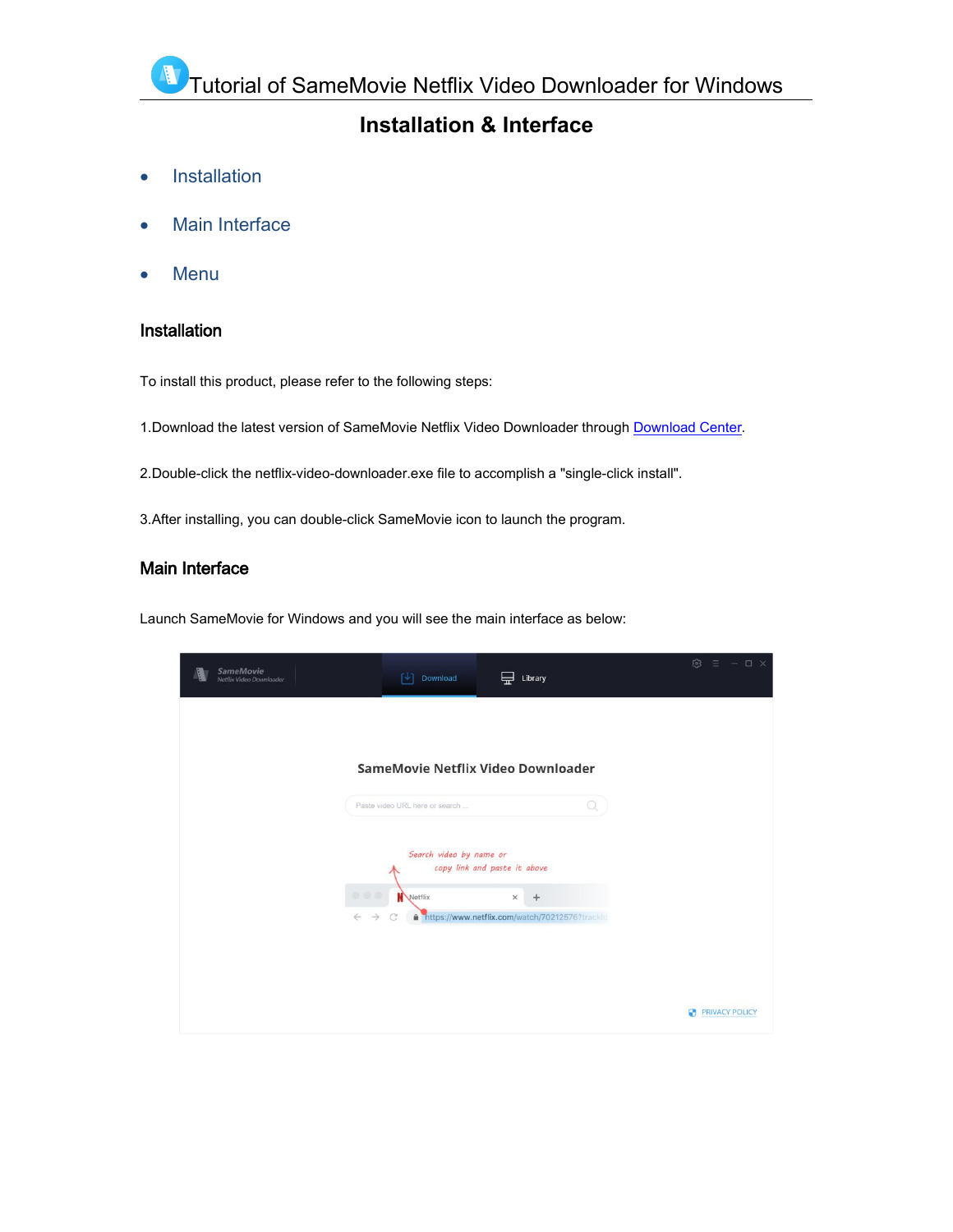<span id="page-5-1"></span><span id="page-5-0"></span>

### Menu

Click the Menu button on the upper-right corner, and you will see a dialogue as below:

| <b>SameMovie</b><br>Download<br>Γ↓Τ<br>Library<br>÷<br>Netflix Video Downloader           | හ<br>$\equiv$ - $\Box$ $\times$  |
|-------------------------------------------------------------------------------------------|----------------------------------|
|                                                                                           | Online Help<br>÷                 |
|                                                                                           | 專<br>Contact us                  |
|                                                                                           | Ħ<br>Purchase                    |
|                                                                                           | $\mathfrak{L}_0$<br>Register     |
| SameMovie Netflix Video Downloader                                                        | 贷<br>Settings                    |
|                                                                                           | Languages<br>圆                   |
| Paste video URL here or search<br>Q                                                       | D<br>Open log file               |
|                                                                                           | Feedback<br>$\Theta$             |
|                                                                                           | Check for updates<br>$\tilde{c}$ |
| Search video by name or<br>copy link and paste it above                                   | Appearance<br>Ħ                  |
|                                                                                           | $\Theta$<br>About                |
| 000<br>N<br>Wetflix<br>×<br>$^{+}$                                                        |                                  |
| https://www.netflix.com/watch/70212576?trackld<br>$\rightarrow$<br>$\leftarrow$<br>C<br>⋒ |                                  |
|                                                                                           |                                  |
|                                                                                           |                                  |
|                                                                                           |                                  |
|                                                                                           |                                  |
|                                                                                           | <b>PRIVACY POLICY</b><br>Ø       |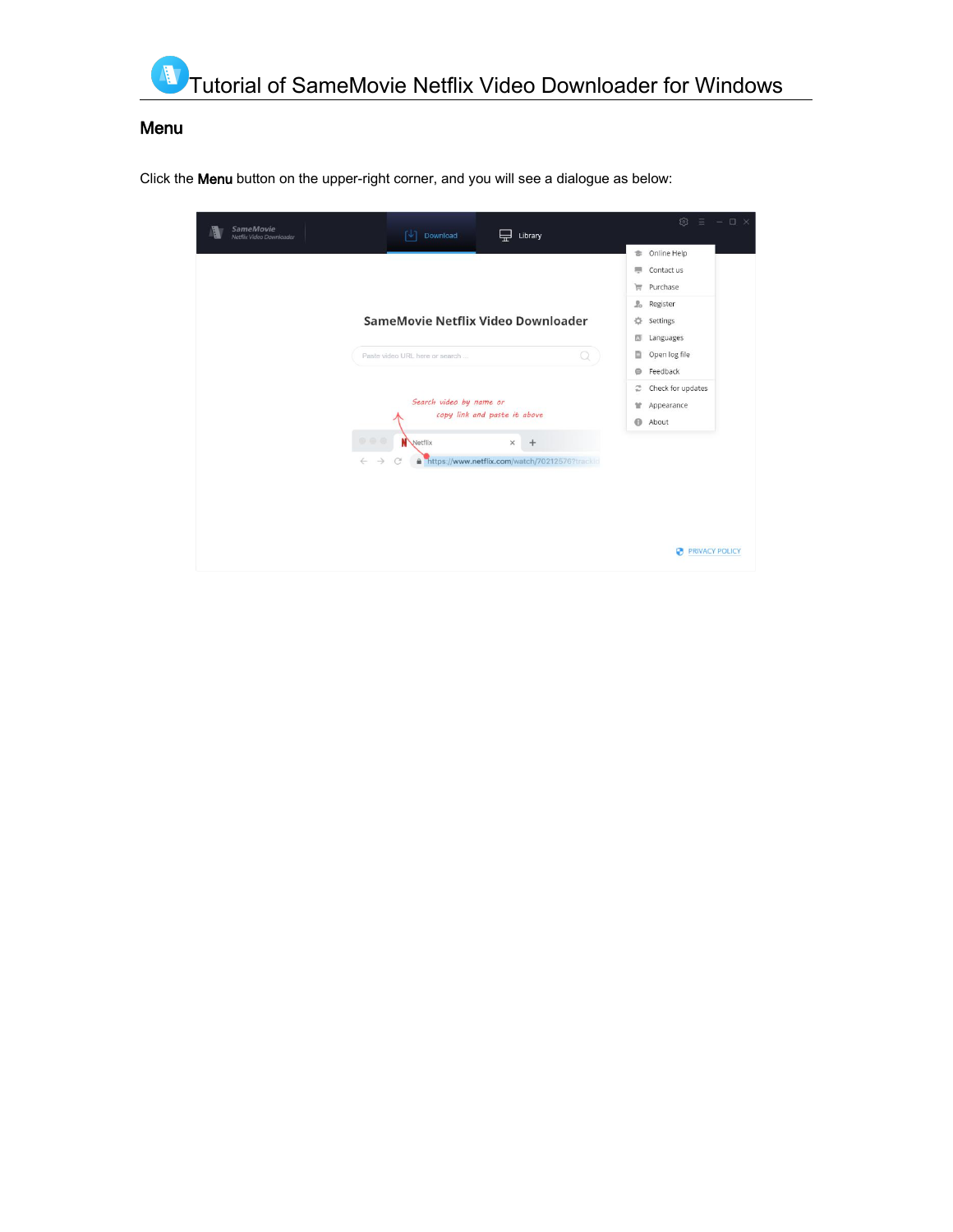## **Tutorials**

- Log in to Netflix [Account](#page-6-1)
- [Customize](#page-7-2) the Output Settings
- [Search](#page-7-3) for Netflix Video
- Select Advanced [Download](#page-8-2) Setting
- [Download](#page-8-3) Netflix Video
- Check [Download](#page-9-1) History

### <span id="page-6-1"></span><span id="page-6-0"></span>Step 1: Log in to Netflix Account

Run SameMovie Netflix Video Downloader firstly, then input any word in the search box and hit Enter on the keyboard, then a window will pop up asking you to log in with Netflix account.

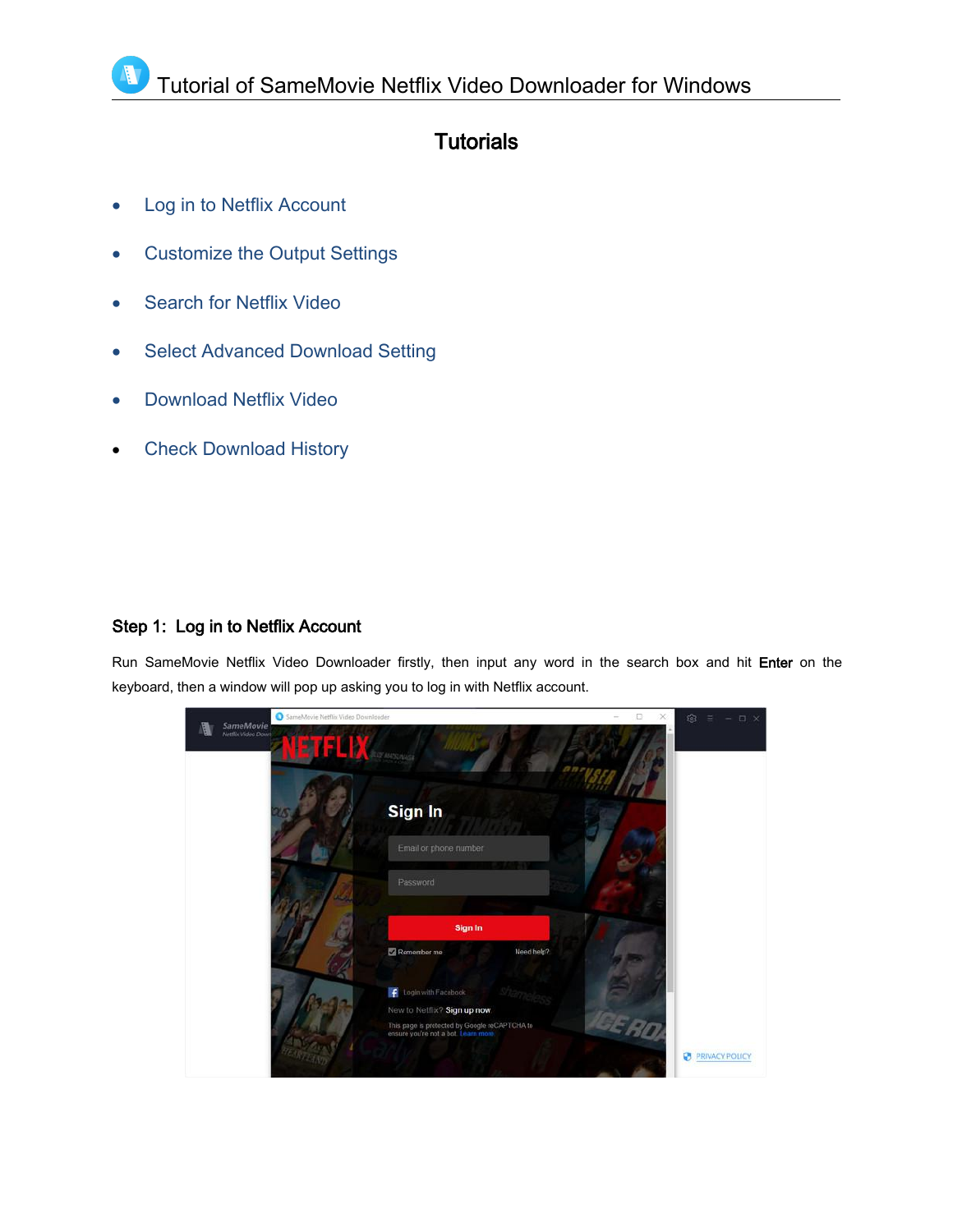### <span id="page-7-2"></span><span id="page-7-0"></span>Step 2: Customize the Output Settings

Click the Setting icon in the upper right corner, followed that the setting window will pop up. Here you can customize the video output format (MP4/MKV), video quality (High, Medium, Low), output path, and select the language of audio tracks and subtitles, etc.

| SameMovie<br>Netflix Video Dawnloader. |                    | $\begin{bmatrix} \downarrow \\ \downarrow \end{bmatrix}$ Download                 | Library |            |     |        | @ 三 - □ ×                  |
|----------------------------------------|--------------------|-----------------------------------------------------------------------------------|---------|------------|-----|--------|----------------------------|
|                                        | Settings           |                                                                                   |         |            |     | X      |                            |
|                                        | Download Settings  | Account Settings                                                                  |         | Advanced   |     |        |                            |
|                                        | Video Format:      | MP4                                                                               |         |            |     |        |                            |
|                                        | Video Quality:     | High                                                                              | ×,      | $^{\circ}$ |     |        |                            |
|                                        | Audio Language:    | English                                                                           | v.      | $\odot$    |     |        |                            |
|                                        |                    | Save AD (Audio Description) if avaliable<br>Save 5.1 surround audio track, if any |         |            |     |        |                            |
|                                        | Subtitle Language: | English                                                                           | $\sim$  | $\odot$    |     |        |                            |
|                                        | Save Subtitle as:  | Internal subtitles                                                                |         |            |     |        |                            |
|                                        | Output Folder:     | C:\Users\Anvsoft\Documents\SameMovie Netf                                         |         |            | 448 |        |                            |
|                                        |                    | Put the computer to sleep after finishing the download queue                      |         |            |     |        |                            |
|                                        |                    |                                                                                   |         |            |     | $\phi$ |                            |
|                                        |                    |                                                                                   |         |            |     |        | ø<br><b>PRIVACY POLICY</b> |

### <span id="page-7-3"></span><span id="page-7-1"></span>Step 3: Search for Netflix Video

Enter a video's name or copy and paste the URL from the Netflix web player into the search bar, and hit "Enter" to find the videos that you want to download.

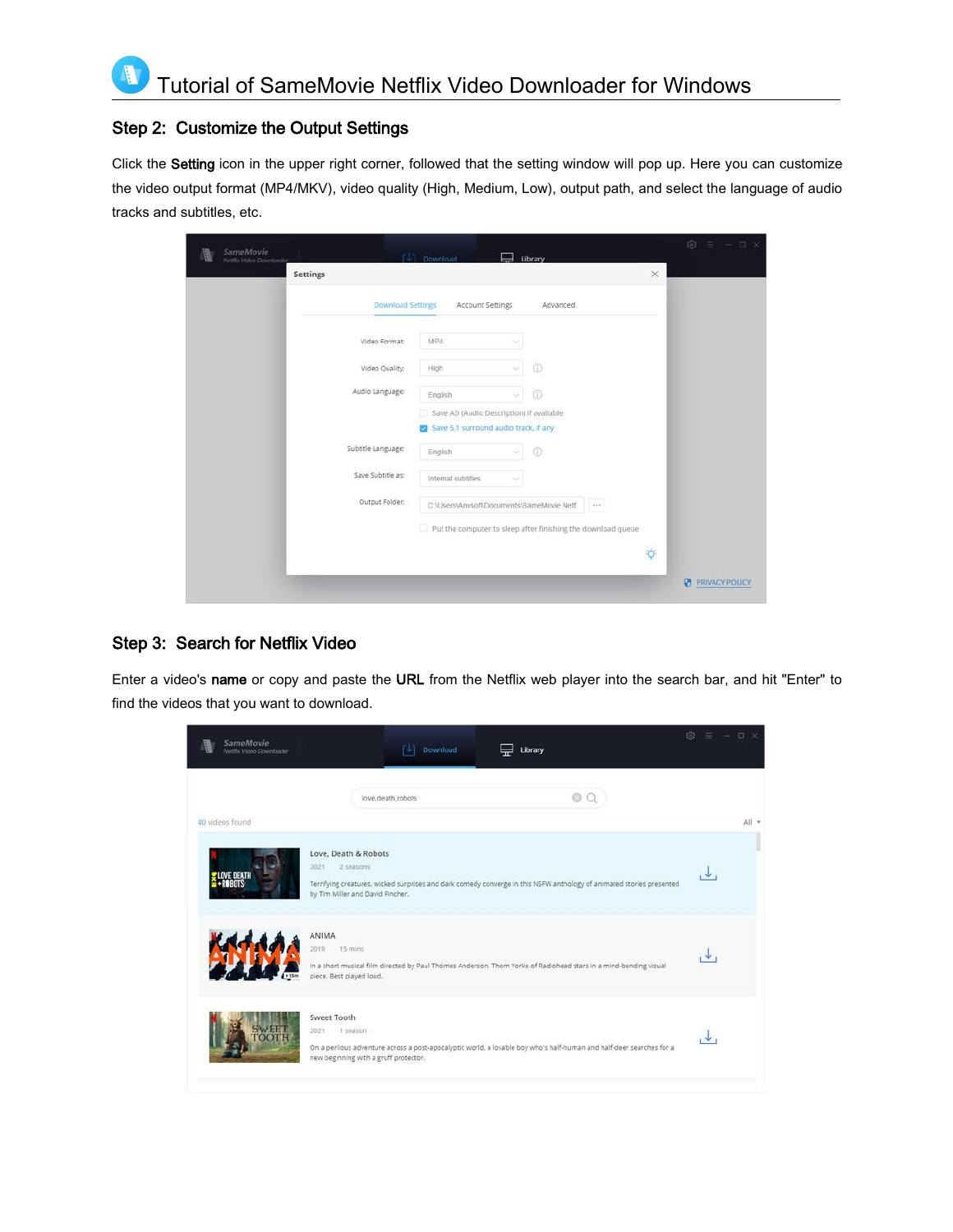### <span id="page-8-2"></span><span id="page-8-0"></span>Step 4: Select Advanced Download Setting

SameMovie offers the advanced download option that allows you to select specific video quality with different bitrate, as well as the language of audio tracks and subtitles. For movies, you will see the  $\frac{1}{100}$  icon next to the  $\frac{1}{100}$  icon. For TV shows, click the Download icon and select the episodes that you want to download from the pop-up window, then the Advanced Download button will show at the bottom left of the window.

| 40 videos found                            |   |                    | post-apocalyptic city.     | Long after the fall of humanity, three robots embark on a sightseeing tour of a |                |       |
|--------------------------------------------|---|--------------------|----------------------------|---------------------------------------------------------------------------------|----------------|-------|
|                                            |   | Video              | Audio                      | Subtitles                                                                       |                |       |
|                                            |   | Quality<br>$+0.00$ | Bitrate<br><b>ACTIVITY</b> | <b>Original Size</b><br><b>ANGELIA</b>                                          |                | الحال |
| <b>WLOVE DEATH</b><br><del>M</del> +ROBOTS | G | 720P               | 387K                       | 32.2 MB                                                                         | <b>isanted</b> |       |
|                                            | m | 720P               | 589K                       | 48.6 MB                                                                         |                |       |
|                                            | o | 1080P              | 840K                       | 69.0 MB                                                                         |                |       |
|                                            | ◙ | 1080P              | 1211K                      | 98.9 MB                                                                         | lisus          | اللار |
|                                            | ā | 1080P              | 1772K                      | 144.2 MB                                                                        |                |       |
|                                            |   | 1080P              | 2646K                      | 214.6 MB                                                                        |                |       |
|                                            |   |                    |                            |                                                                                 |                |       |

### <span id="page-8-3"></span><span id="page-8-1"></span>Step 5: Download Netflix Video

Click the Download icon to start downloading videos, the program will download the selected videos to the computer one by one.

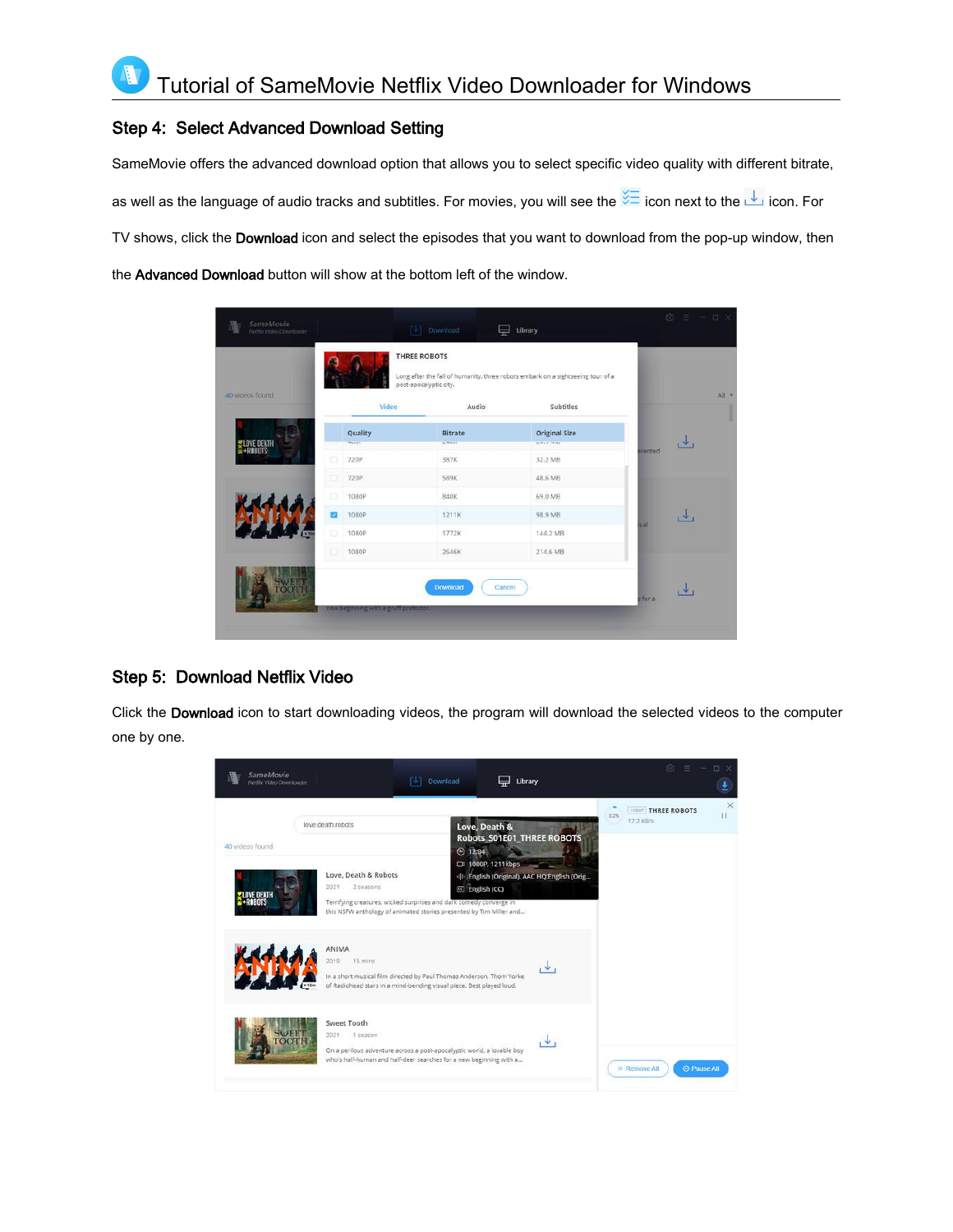### Step 6: Check Download History

<span id="page-9-1"></span><span id="page-9-0"></span>Ą

After downloading, you can check what you have downloaded by clicking the Library tab. Here you can find the record of all video files.

| SameMovie<br>Netflix Video Downloader<br>Ø | 凹<br>Download | $\overline{\mathbf{r}}$ Library |         | <b>©</b> Ξ - □ × |
|--------------------------------------------|---------------|---------------------------------|---------|------------------|
| All Downloaded (1)                         |               |                                 |         | Y<br>Q Search    |
| Today (1)                                  |               |                                 |         |                  |
| Recently 7 days (1)                        | THREE ROBOTS  | Love, Death & Robots (Volu      | 12 mins | 221.8 MB         |
| Latest 30 days (1)                         |               |                                 |         |                  |
|                                            |               |                                 |         |                  |
|                                            |               |                                 |         |                  |
|                                            |               |                                 |         |                  |
|                                            |               |                                 |         |                  |
|                                            |               |                                 |         |                  |
|                                            |               |                                 |         |                  |
|                                            |               |                                 |         |                  |
|                                            |               |                                 |         |                  |
|                                            |               |                                 |         |                  |
|                                            |               |                                 |         |                  |
|                                            |               |                                 |         |                  |
|                                            |               |                                 |         |                  |